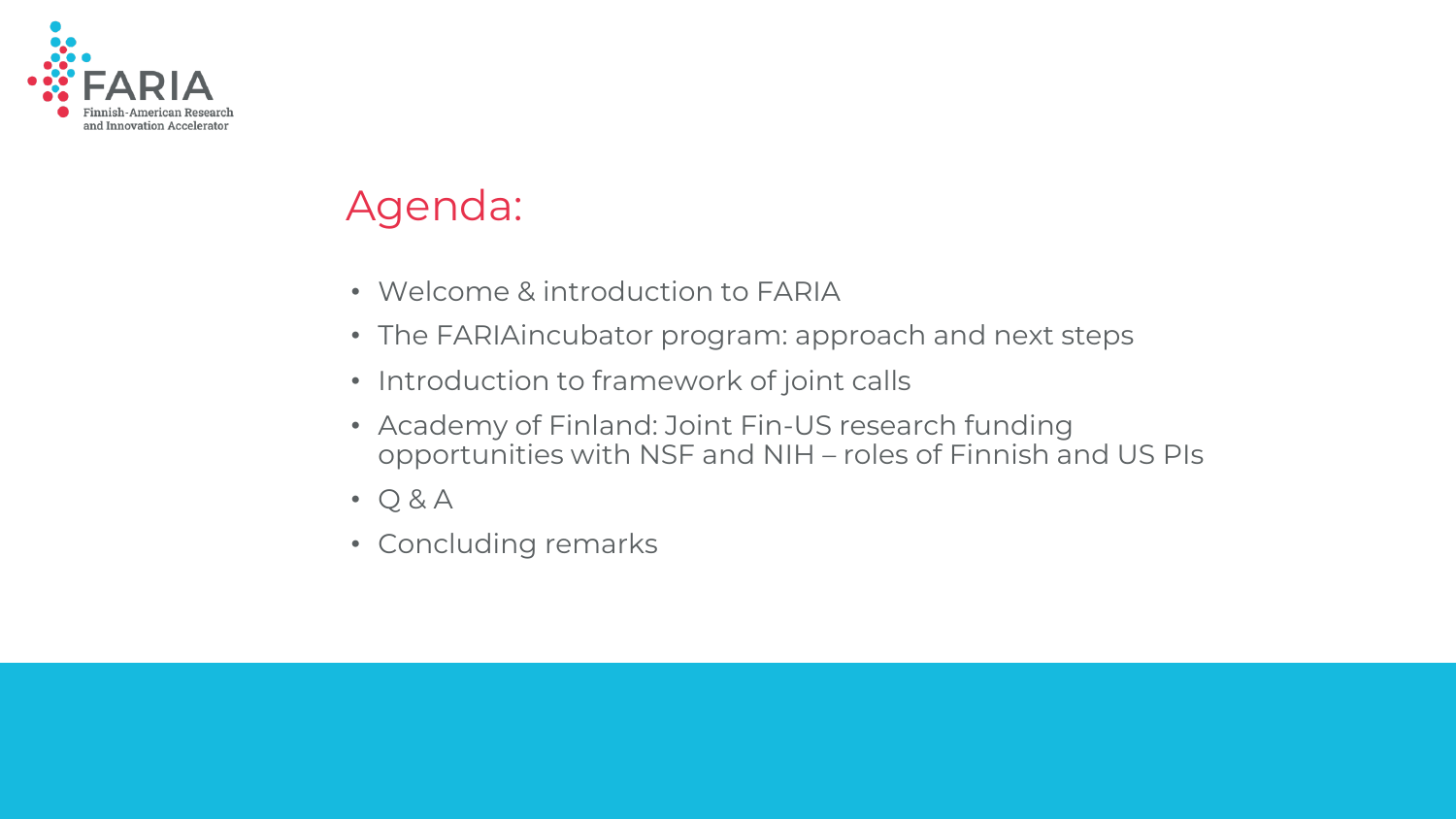

# FARIA

Accelerating Research and Innovation Collaboration between Finland and the United States of America

> 28.04.2022 Dr. Jérôme Rickmann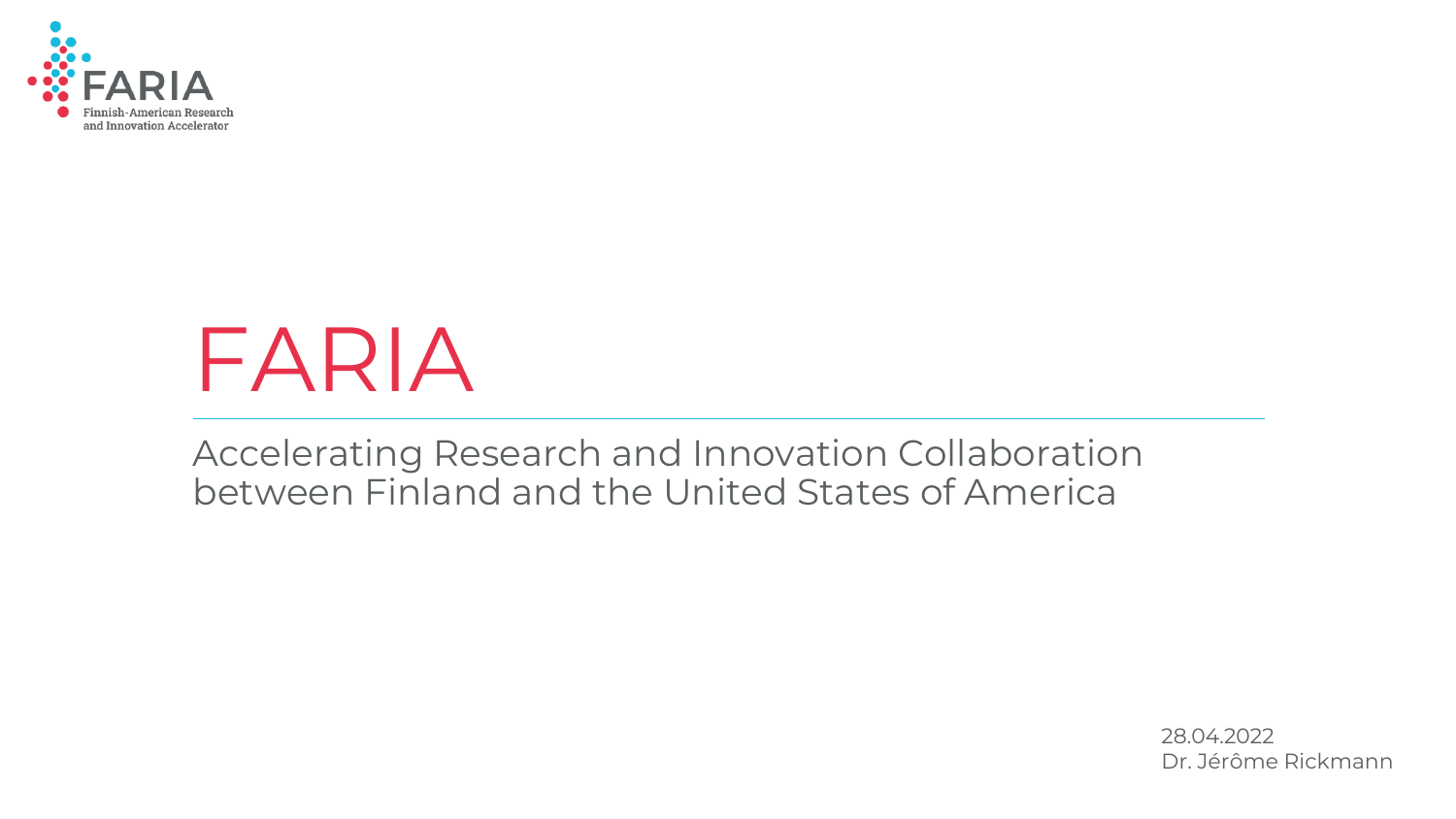



### of Finnish HEI Research & Development Power in one Network

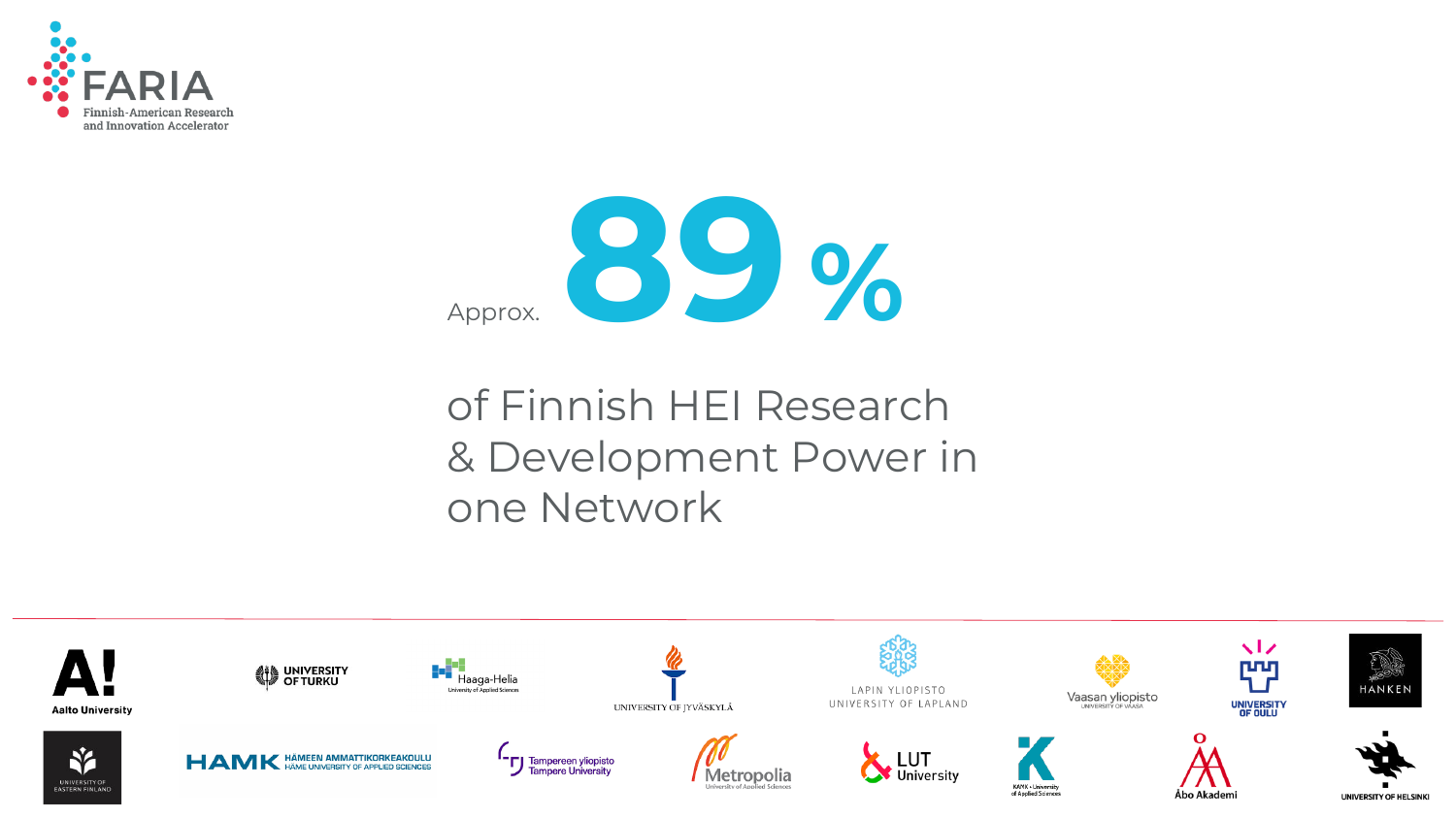

### FARIA Mission:

The *Finnish-American Research & Innovation Accelerator* (FARIA) is a strategic US-focused network serving as platform, which integrates, aligns and supports joint & associated actions of Finnish member institutions.

- 1. It creates visibility for Finnish RDI-excellence and simplifies contact facilitation between Finland and key-regions in the US.
- 2. It serves as launch pad for concrete RDI-projects from ideation over funding generation to implementation.
- 3. It supports an alignment of Finnish US-engagement activities
- In short: We support fostering an environment that helps Finnish higher education institutions to collaborate with each other and US-partners in RDI relevant areas.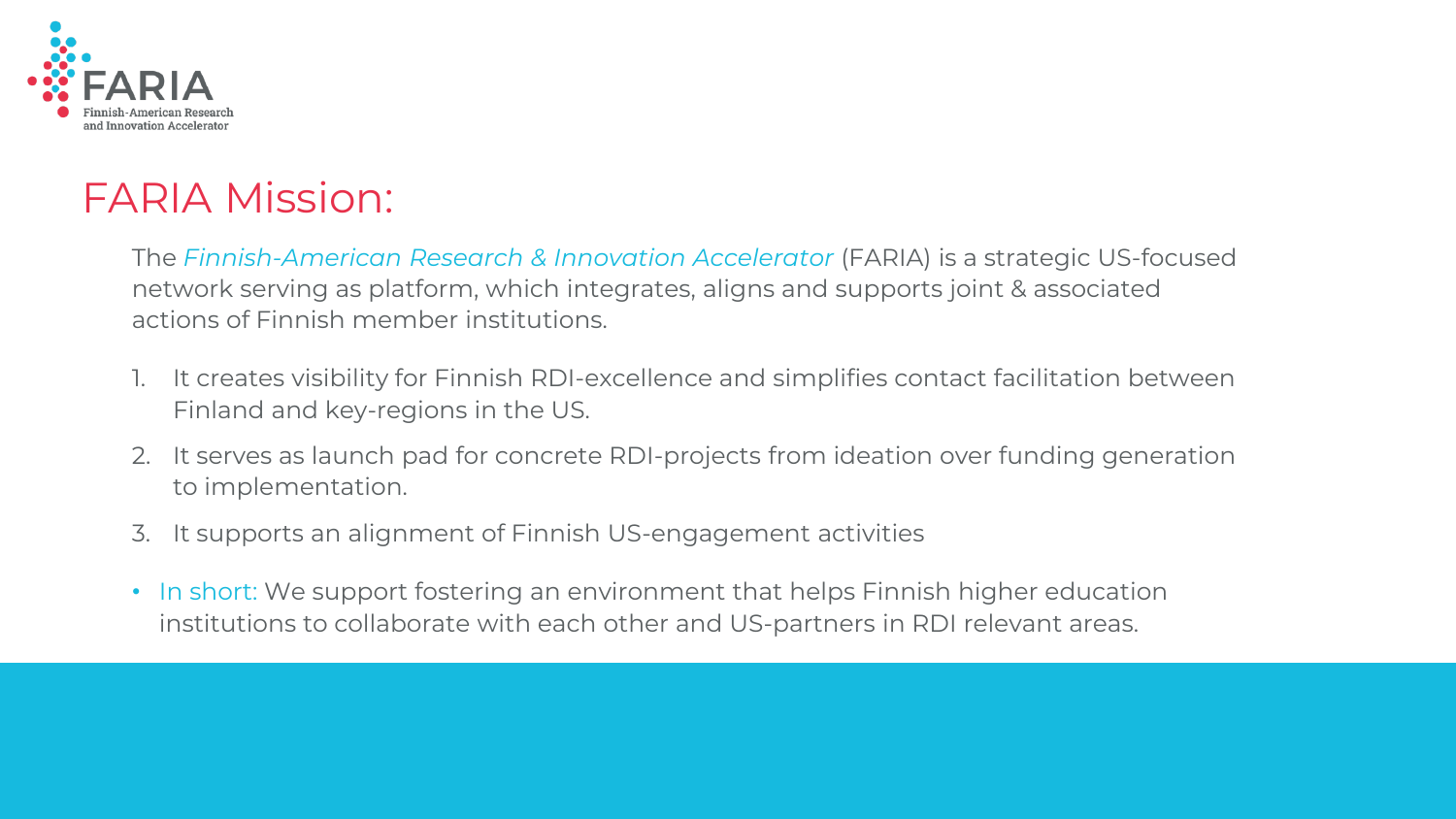

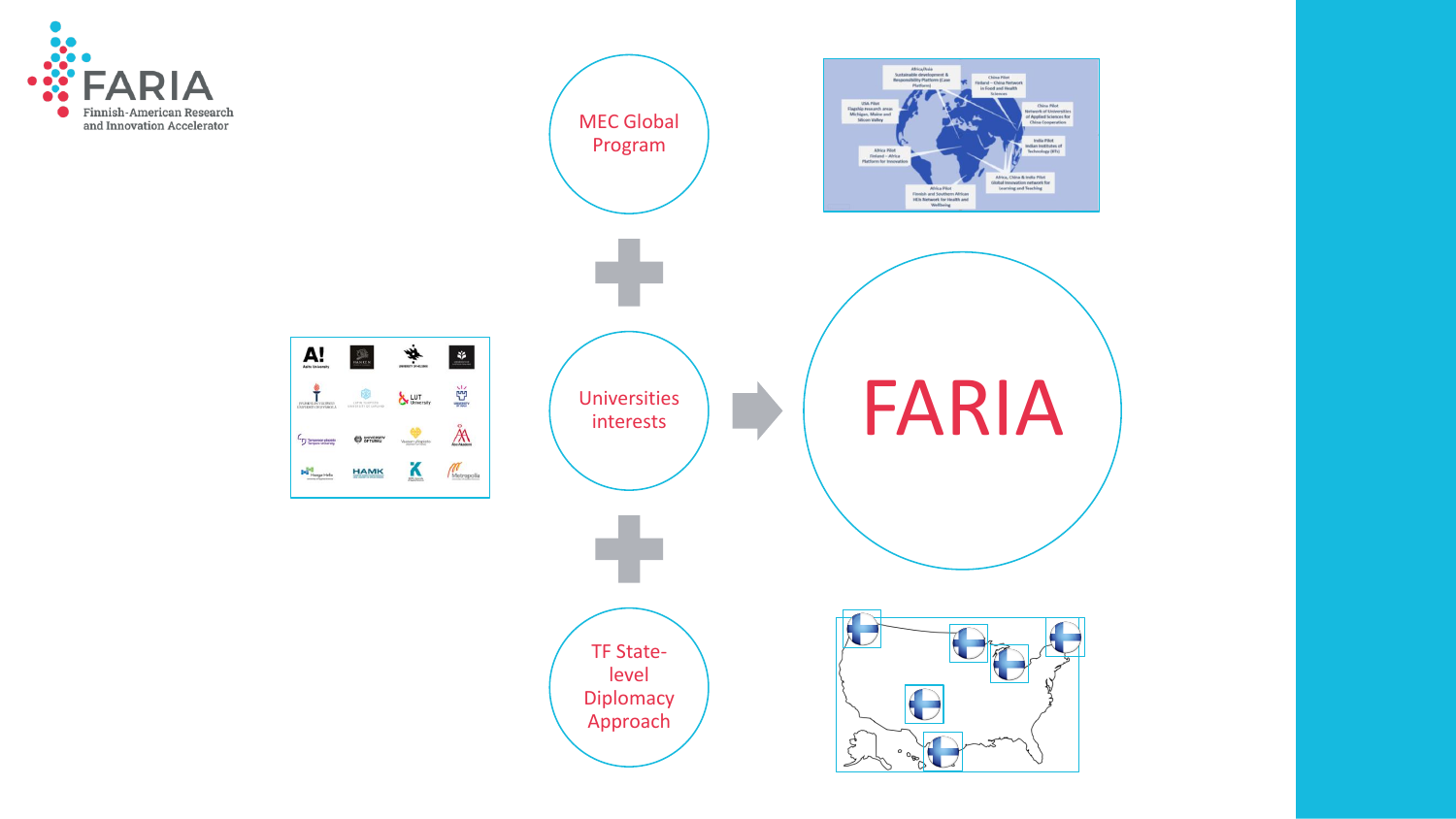



#### **Special Attention Areas:**

FARIA promotes Finnish research excellence in key areas of global relevance with special attention to:

- [Artificial Intelligence: Research](https://drive.google.com/drive/folders/1NYnHz6A53BJkS6unie3xyjZLKj25yjY2)  FCAI / FCAI presentation
- Next Generation Network Technologies 5G/6G: [6G Flagship \(oulu.fi\)](https://www.oulu.fi/6gflagship/)
- [The New Welfare State: Research Themes -](https://invest.utu.fi/research-themes/) INVEST (utu.fi)
- [Bioeconomy: Research | FinnCERES](https://uniteflagship.fi/about/) and About -UNITE Flagship
- Quantum Technology: **gtf.fi/research**

Overview: [Finnish Flagship Programme](https://www.esitteemme.fi/flagships/WebView/) (esitteemme.fi)

We are happy to open doors and connect to areas of excellence at Finnish institutions also outside the topical focus outlined above.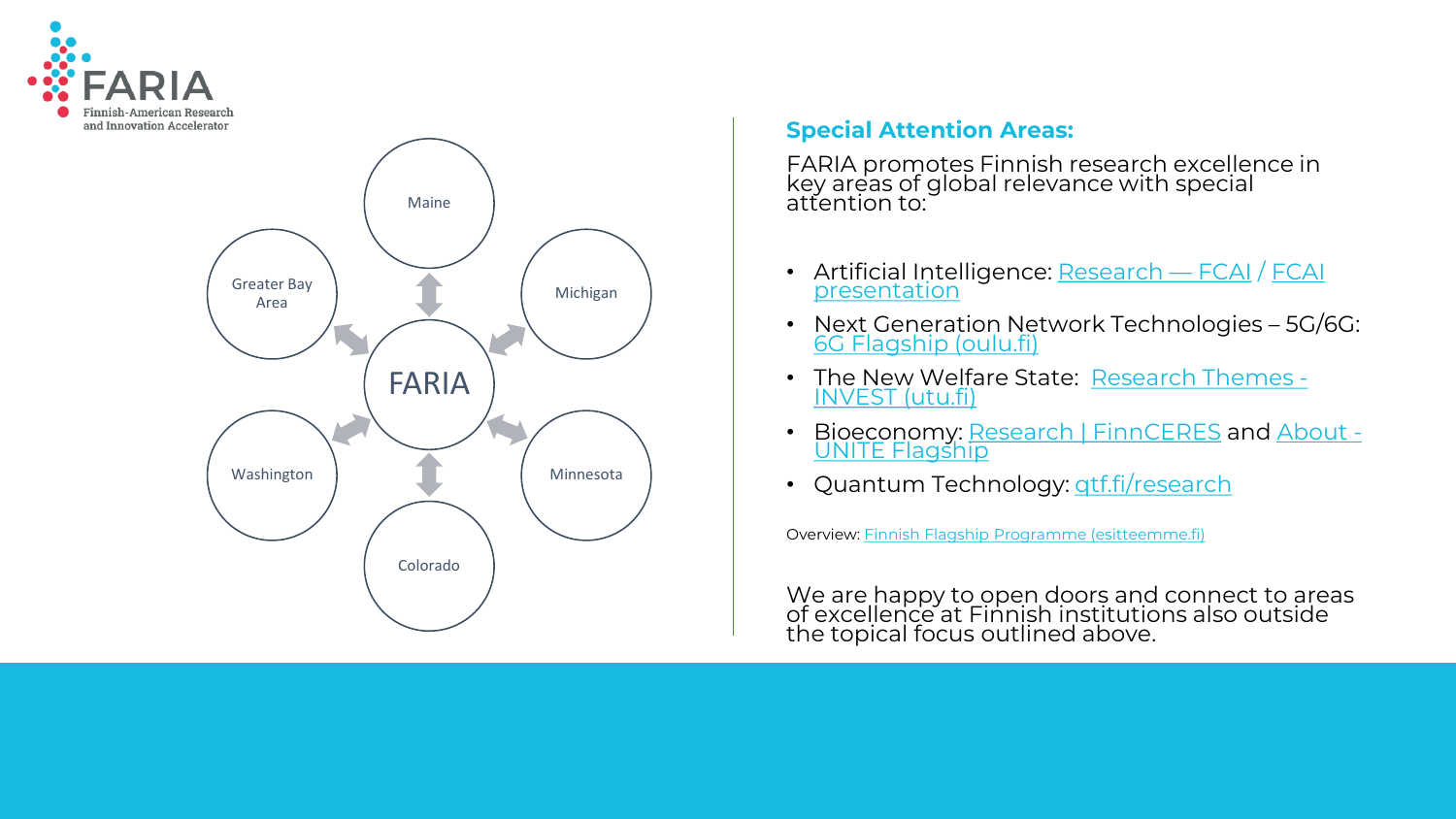



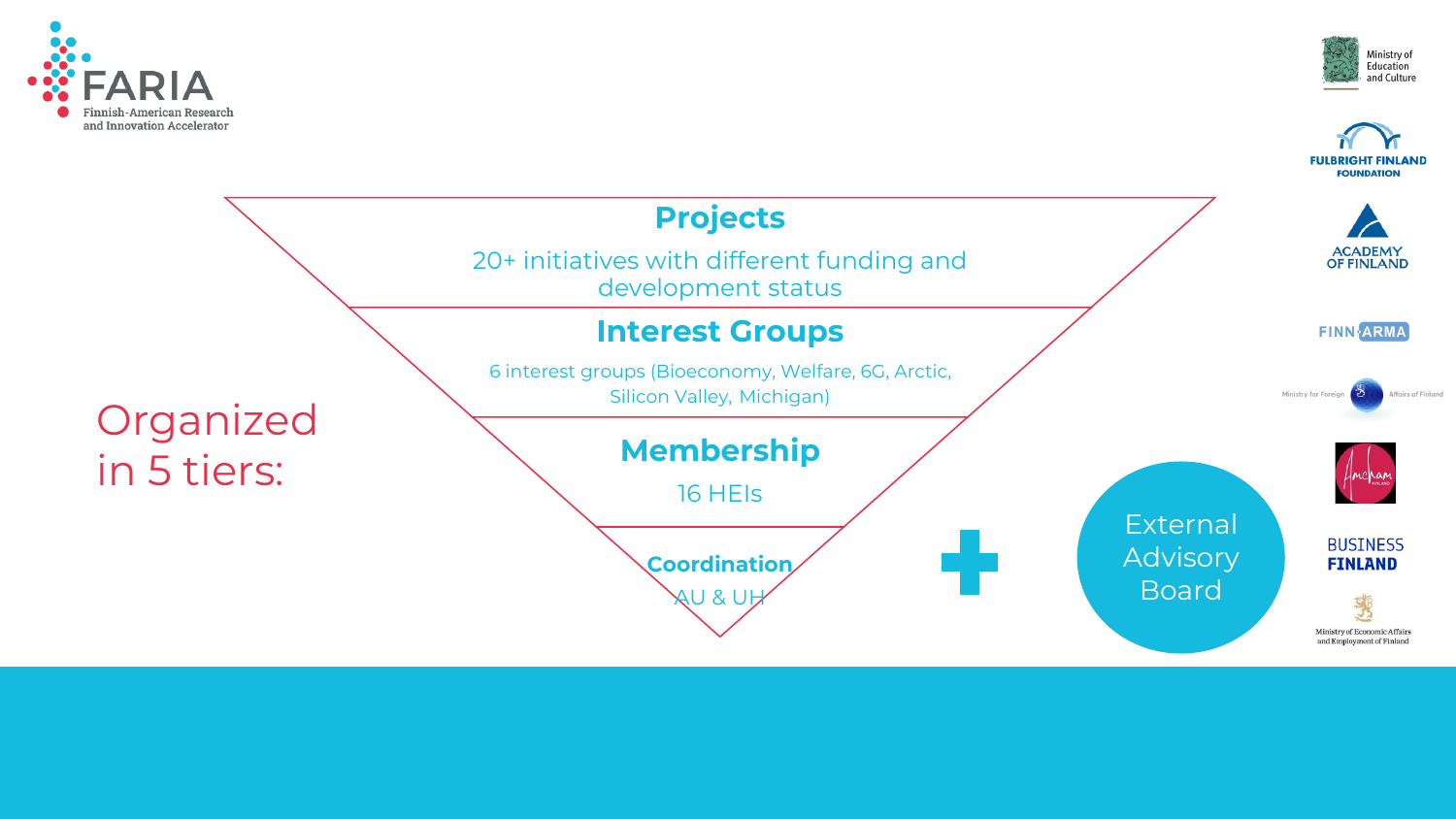

### **How to participate?**

- Both academic and administrative staff from the member institutions can participate, collaborate and suggest FARIA activities.
- Three main ways of engaging:
	- FARIA Interest Groups
	- FARIAtalks
	- FARIAincubator

Please do not hesitate to contact us if you would like to propose a different form of collaboration.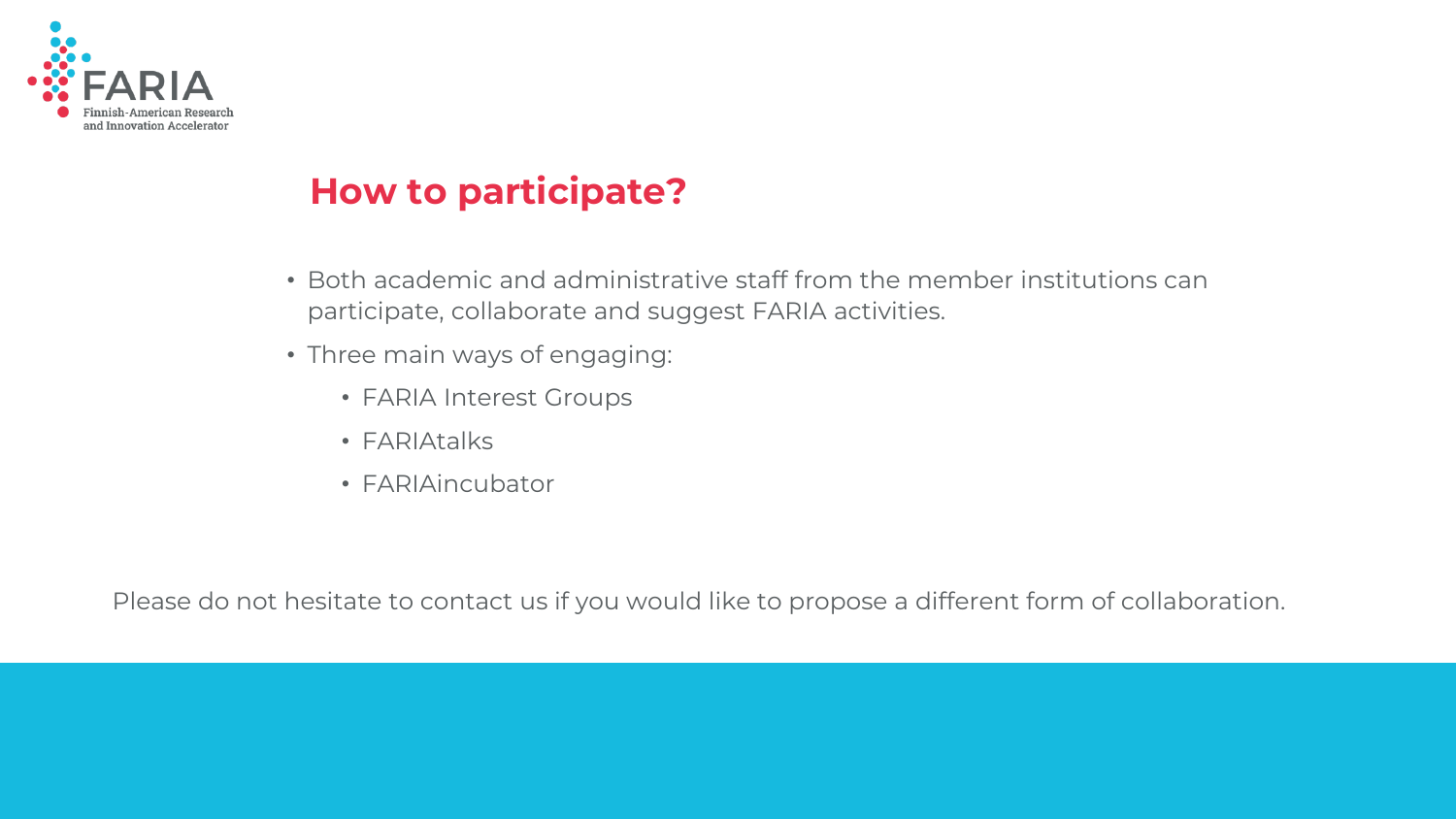

#### **FARIA Interest Groups:**

Interest Groups are at the heart of the network. Here we co-create the yearly action plan and discuss potential synergies between members. Staff from member institutions are welcome to join any time.

Added value for you:

- Opportunity to influence and co-create the FARIA Action Plan
- Exchange with colleagues who have similar geographic and/or research agendas
- Potentially organizational support for your ideas
- Opportunity to find collaborators/expand network
- Staying up-to-date regarding Finnish-US higher education relations

#### **How to participate?**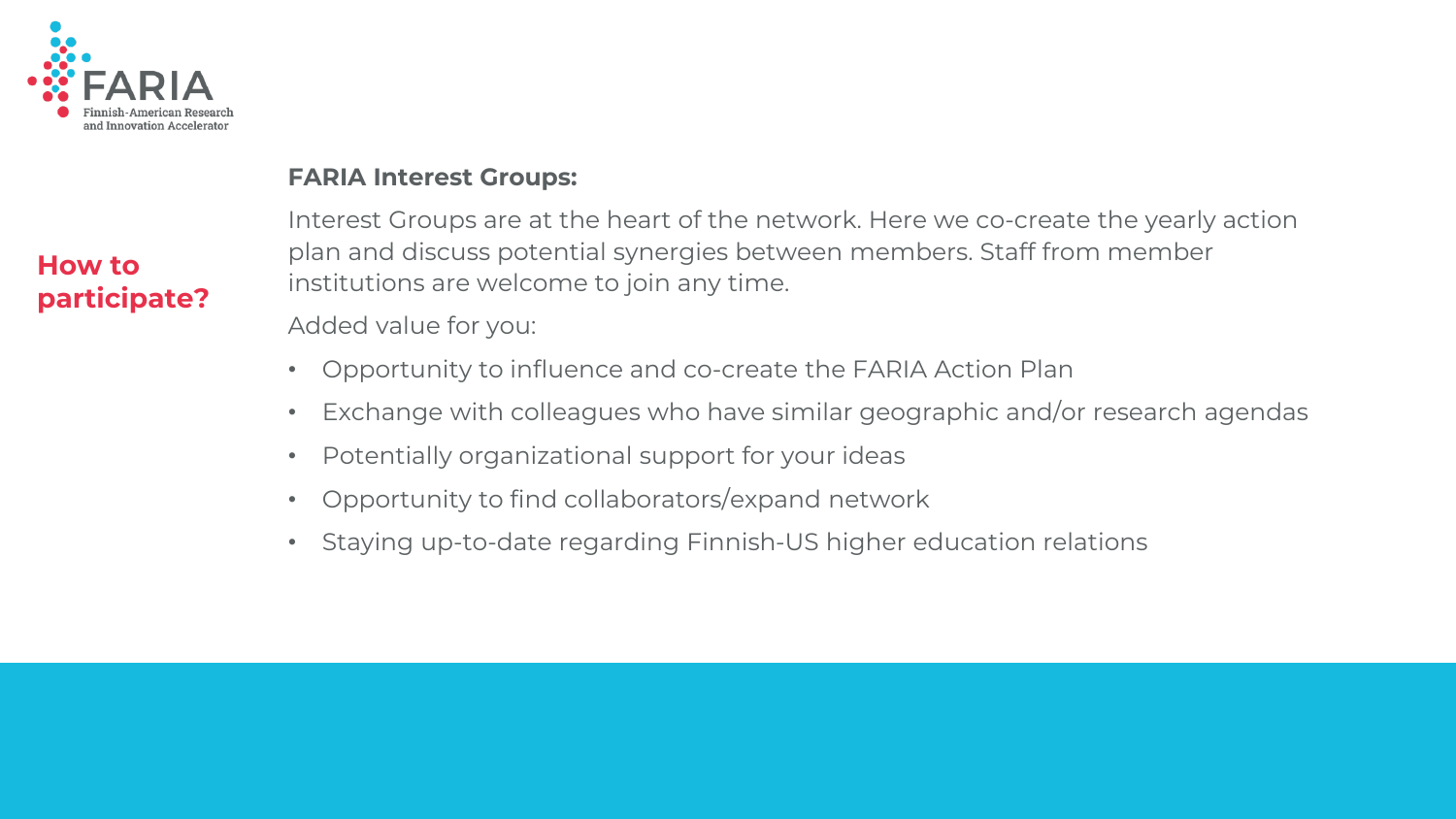

#### **How to participate?**

#### **FARIAtalks:**

Members are invited to organize or co-organize webinars (45-60 min.) within or in collaboration with the FARIAtalks-series. If you are interested simply write us an email and we schedule a call to discuss your idea and how to approach it best.

Added value for you:

- Support in creating a relevant audience in Finland and US
- Support in organizing and promoting the webinar

#### **FARIAincubator:**

Calls for participation each Spring.

Added value for you:

- Finding US-collaborators
- Enhanced success chances by grant writing training and funders' insights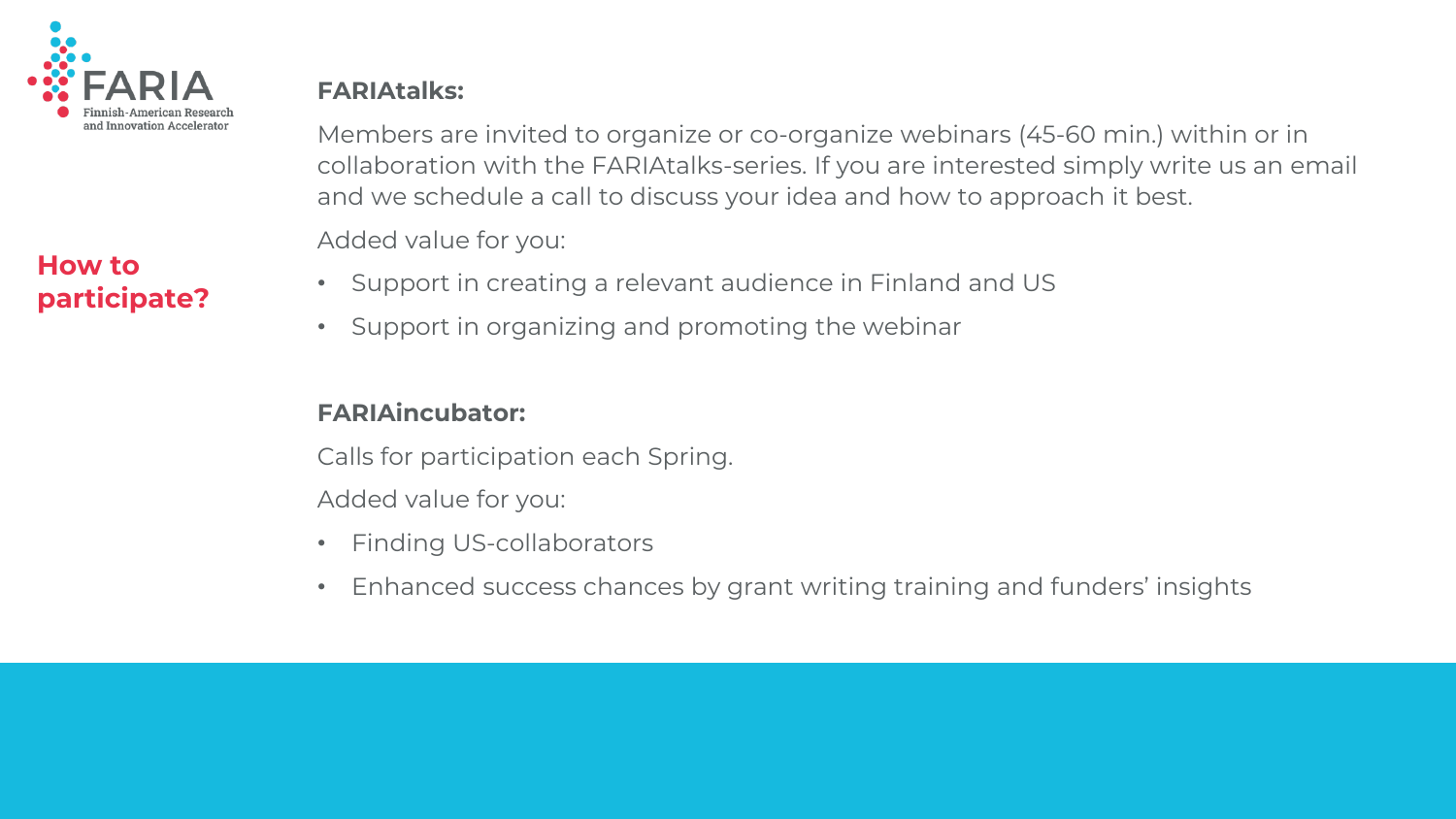

### The FARIAincubator program: Approach and next steps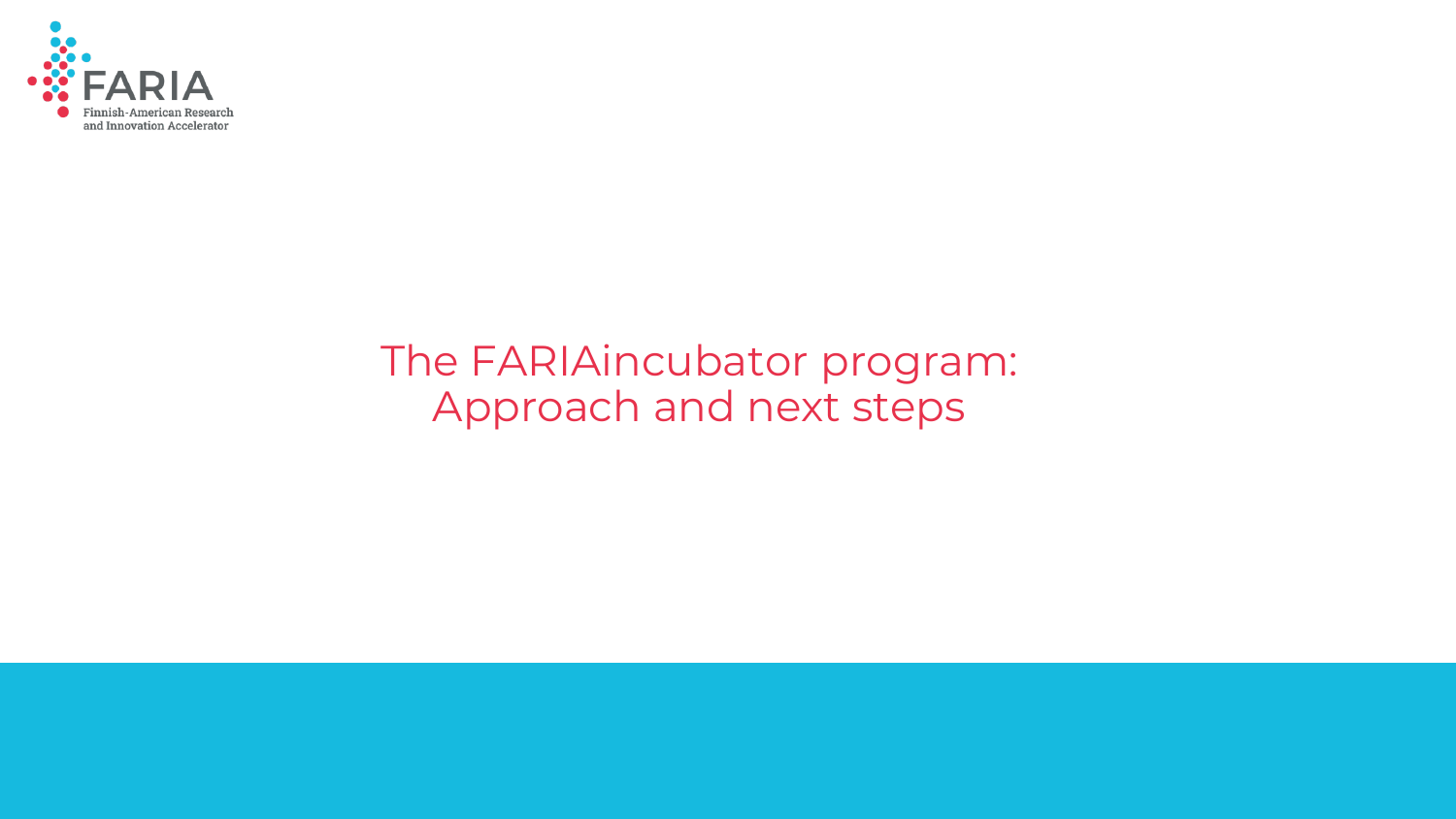

#### *FARIAincubator*

The FARIAincubator is a light-weight matching and preparation program that supports joint Fin-US project teams and prepares them to apply for funding.

We pilot the program in collaboration with the Academy of Finland (AoF) and focus initially on their joint calls with NIH and NSF.

Aim is to establish similar programs for different funding sources.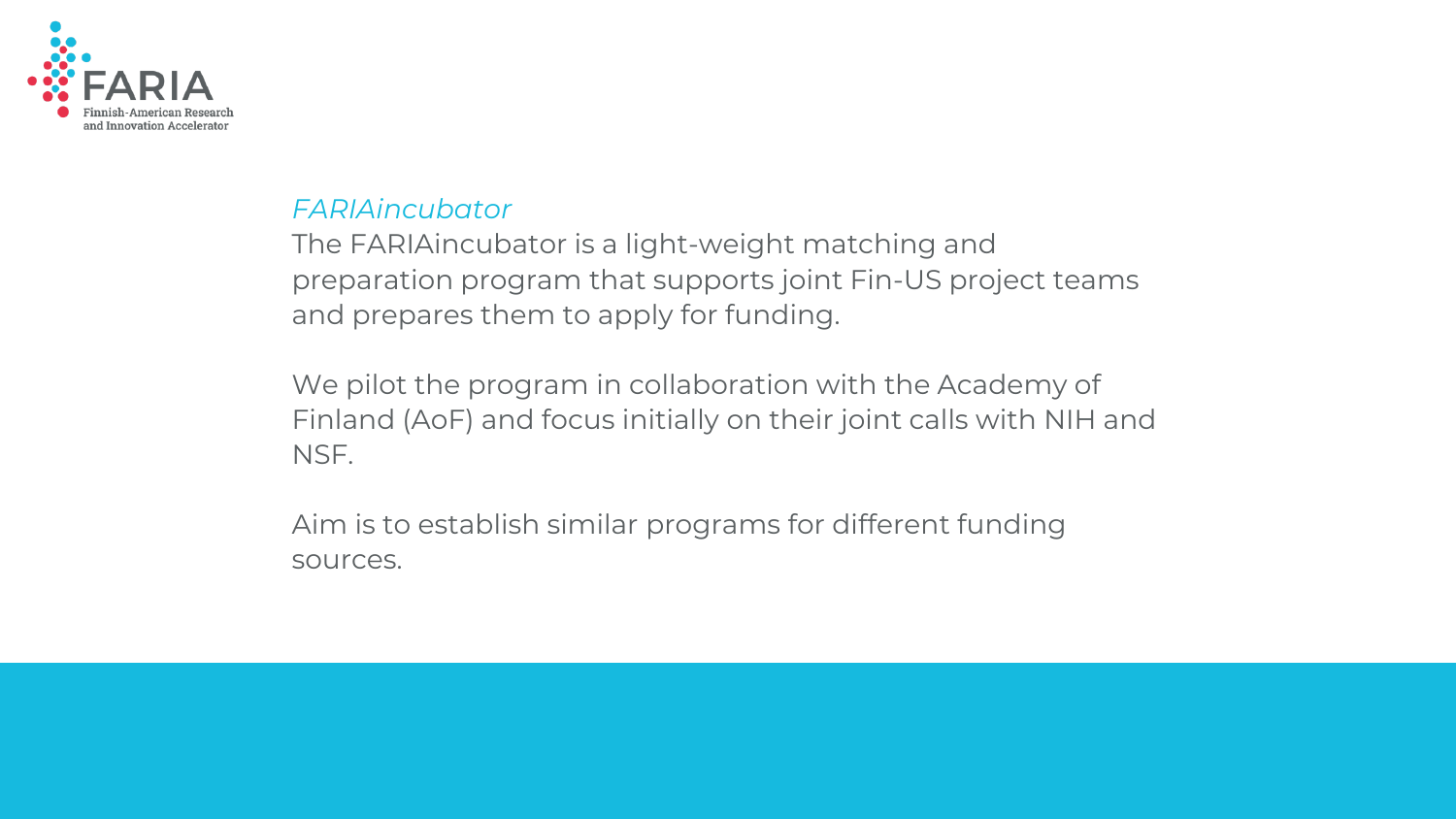

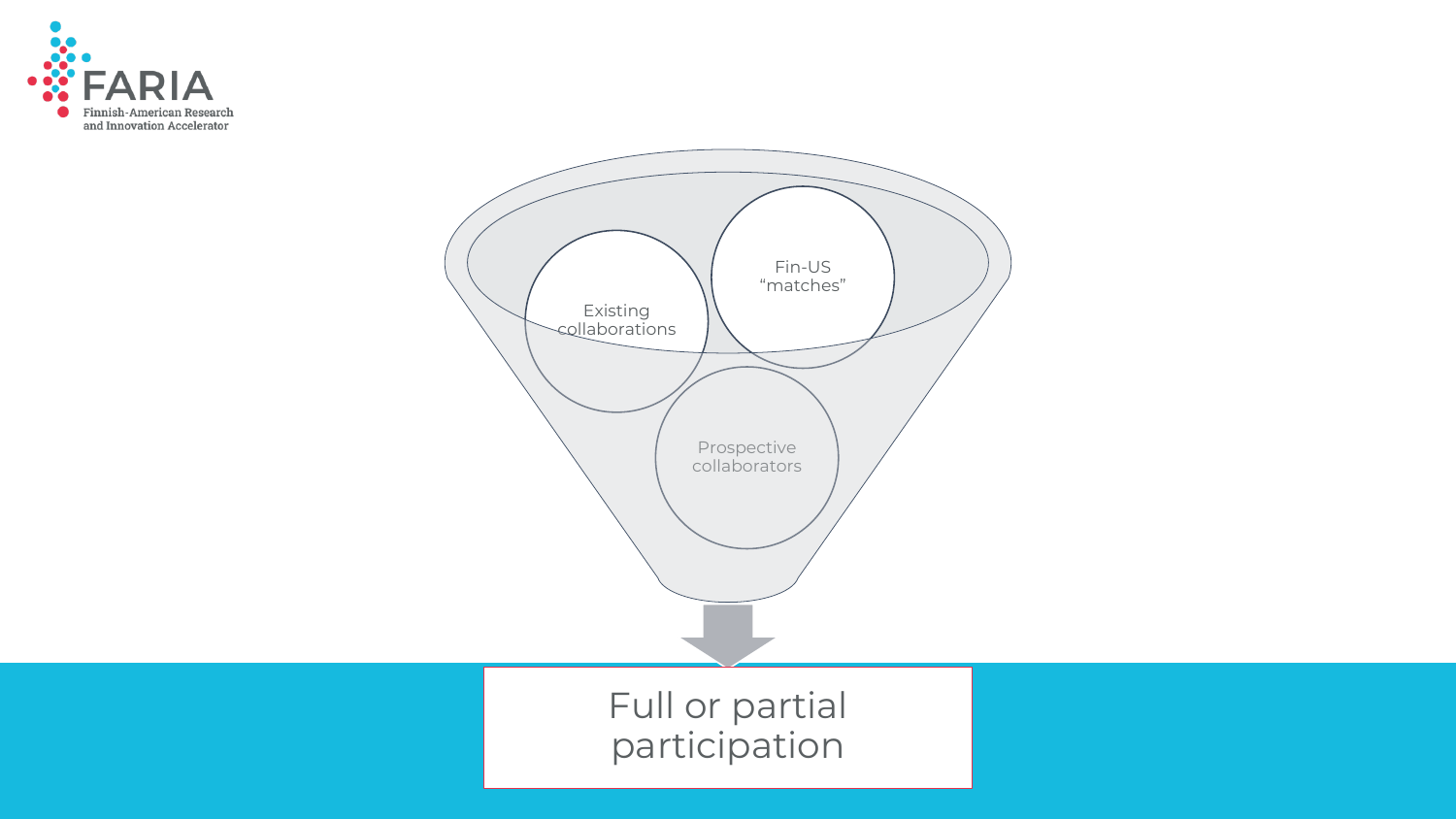

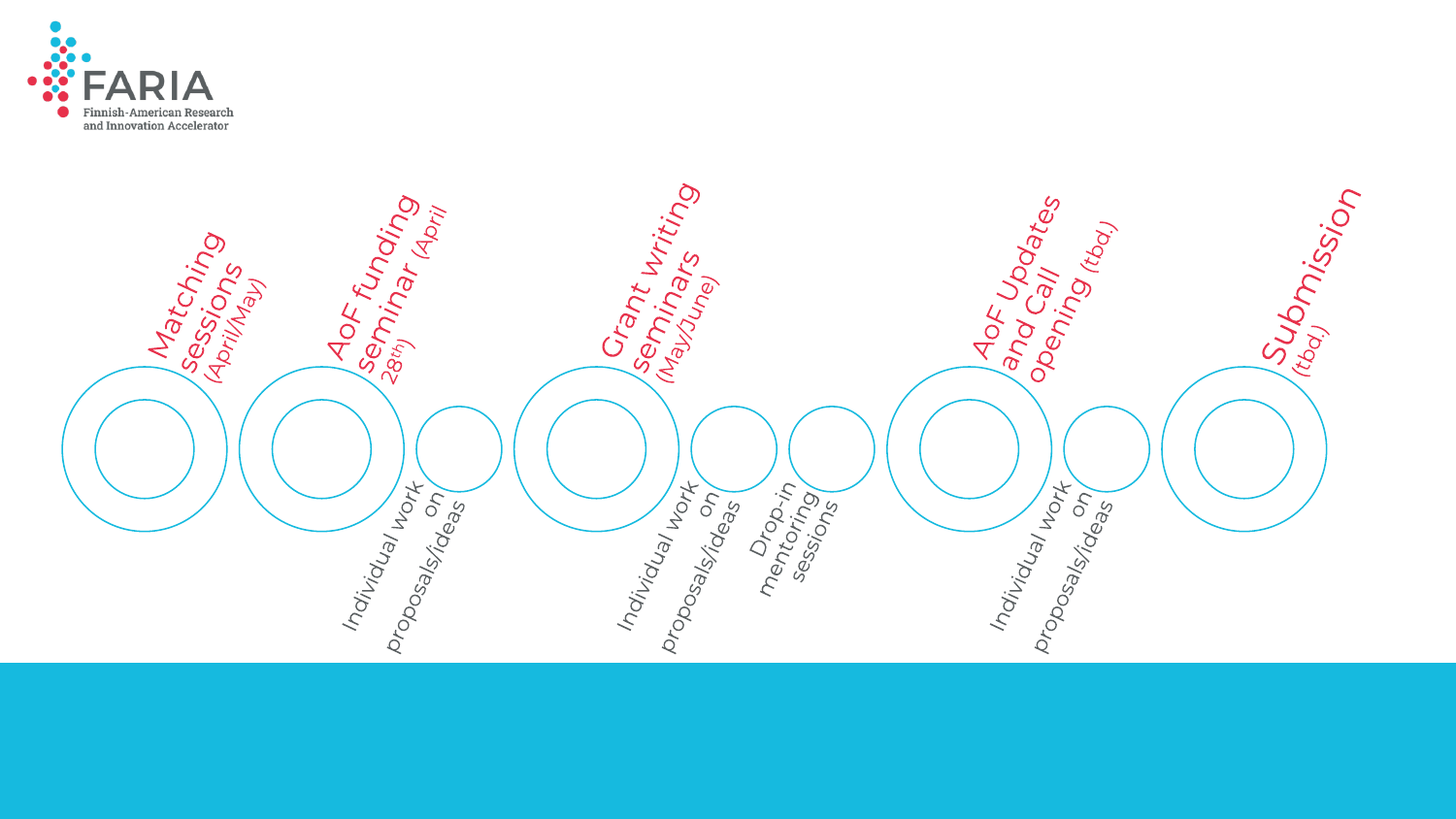



#### Matching collaboration with:

- Stanford University
- University of Colorado
- University of Maine
- University of Michigan
- University of Minnesota
- University of Washington
- ➢ Finnish call for participation: March 14th, 2022
- ➢ US call for participation: April 15th, 2022
- ➢ Outcome: 13 proposals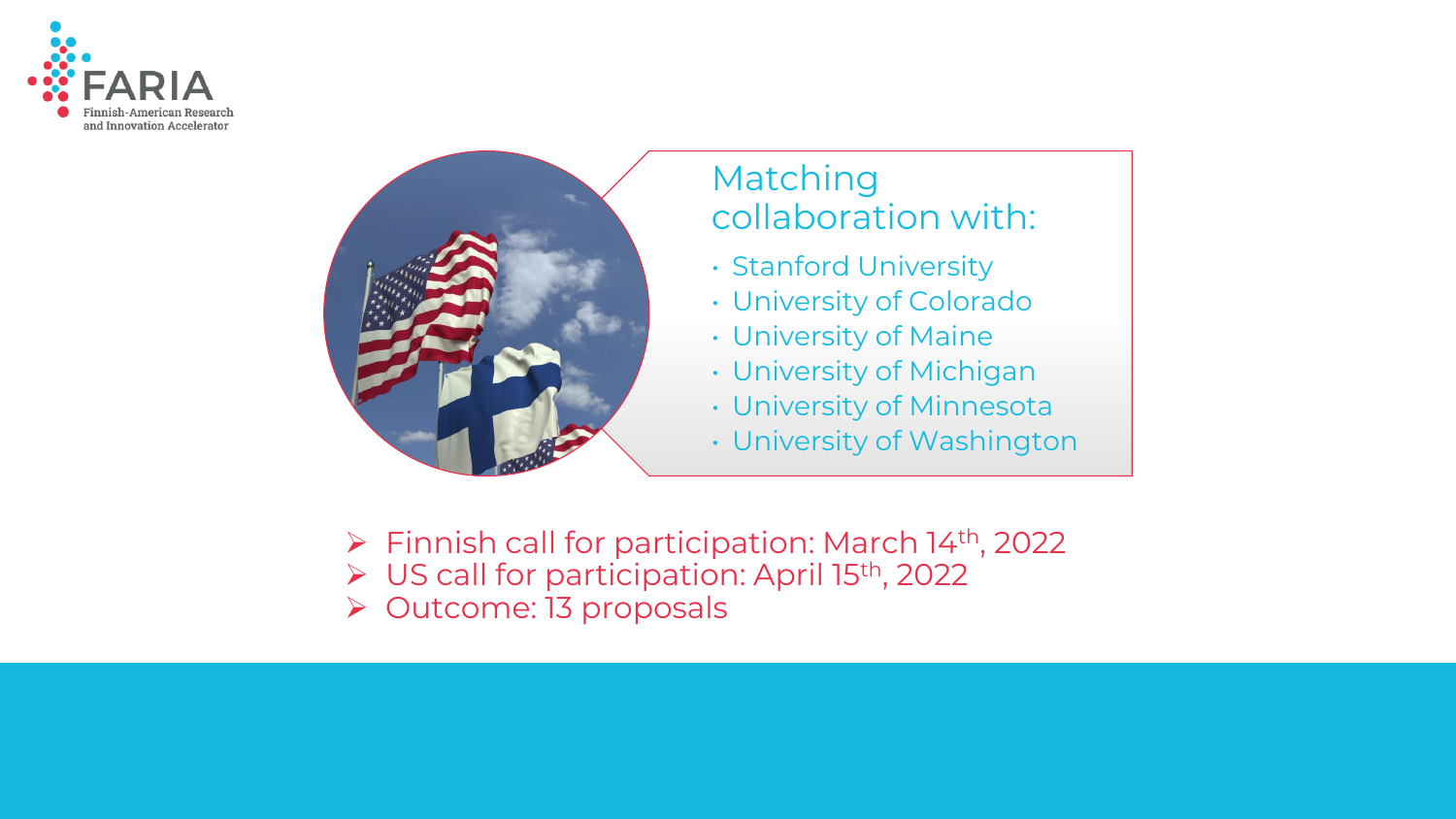

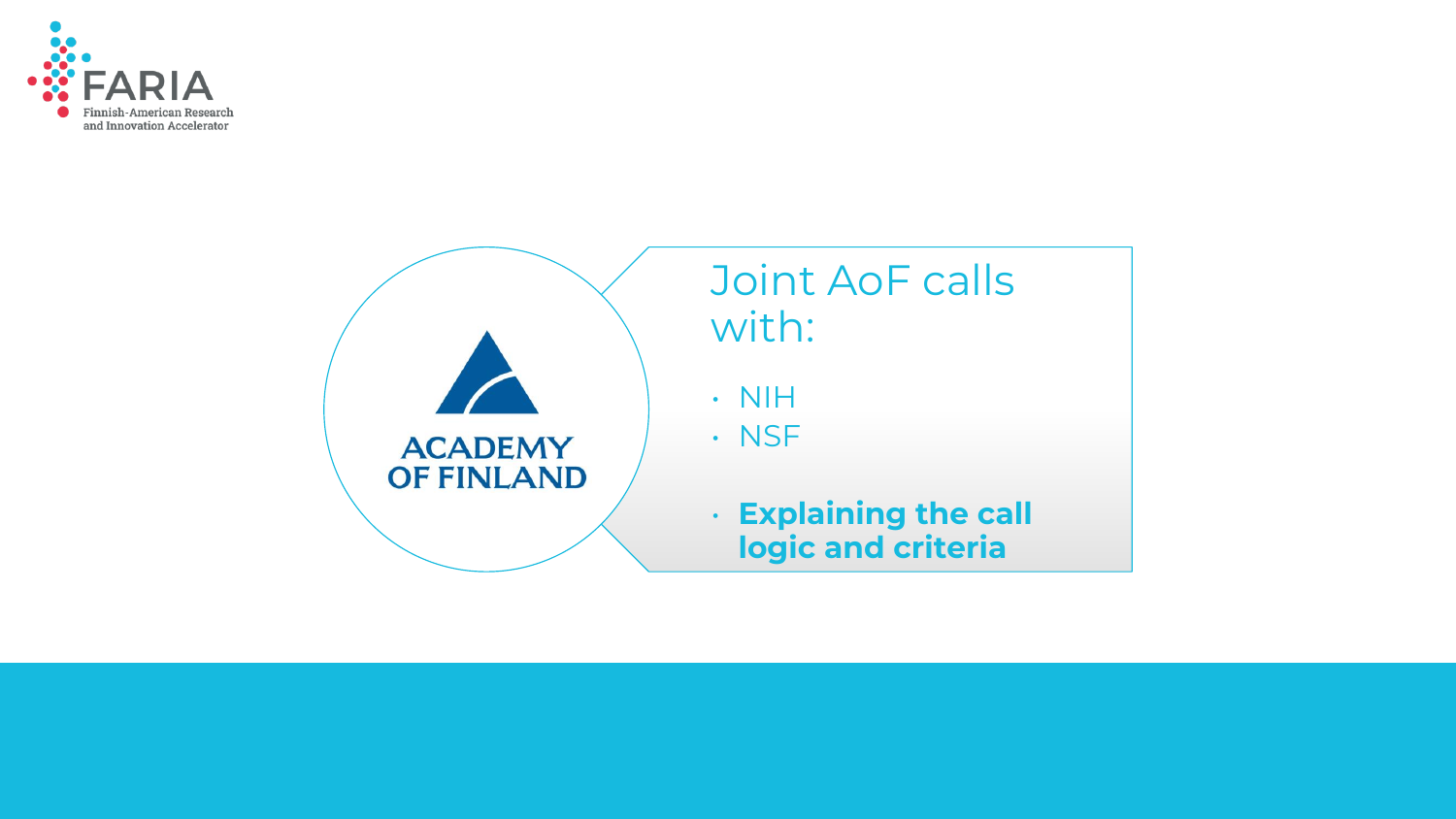



#### Additional: Four mentoring check-in sessions

**Session 1: Costs/Budgeting Session 2: Compliance and grant management Session 3: New requirements for disclosure for international collaboration Session 4: Open questions**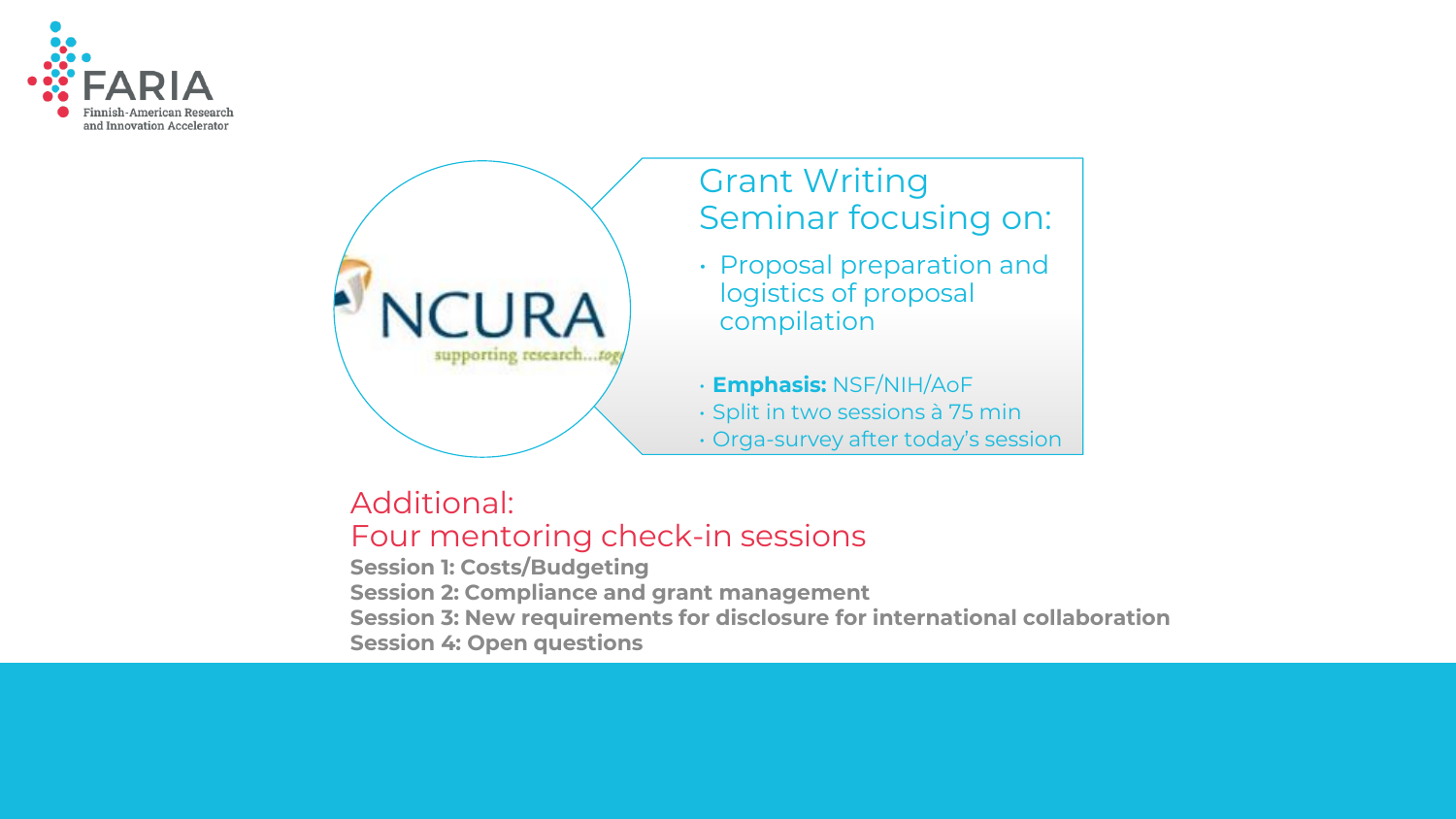